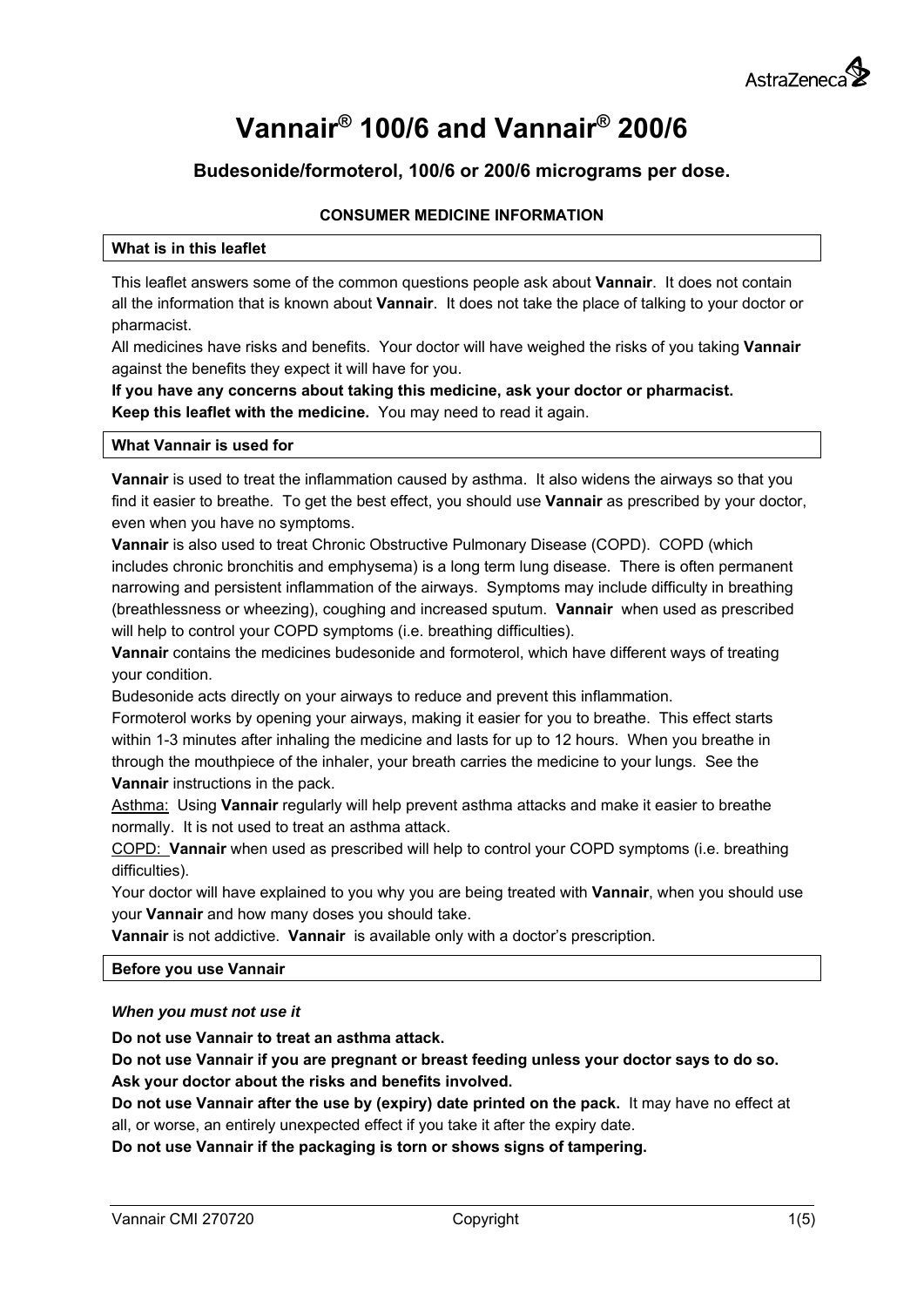

**Vannair has been prescribed for your asthma. Do not use it to treat any other complaints unless your doctor tells you to. Do not lend your Vannair inhaler to anyone else even if their symptoms seem similar to yours.** 

# **You must tell your doctor if:**

#### **1. you have any allergies to**

 Formoterol, budesonide, apaflurane (HFA 227), povidone K25 or macrogol (polyethylene glycol) 1000.

 $\bullet$ 

If you have an allergic reaction, you may get a skin rash, hay fever or an asthma attack.

# **2. you have any of these medical conditions**

- thyroid problems
- diabetes
- heart problems
- tuberculosis
- low potassium blood levels.

It may not be safe for you to take **Vannair** if you have any of these conditions.

You should tell your doctor if you have any of the following symptoms, which could be signs of chest infection: fever or chills, increased mucus production or change in mucus colour, increased cough or increased breathing difficulties.

#### *Taking other medicines*

**You must tell your doctor if you are taking any other medicines, including** 

- medicines used to treat heart problems or high blood pressure
- medicines for glaucoma, including eye drops
- medicines used to treat fungal infections
- medicines used to treat depression
- any other medicine that you buy at the chemist, supermarket or health food shop.

These medicines may be affected by **Vannair**, or may affect how well it works.

Your doctor or pharmacist can tell you what to do if you are taking any of these medicines. **If you have not told your doctor about any of these things, tell him/her before you take Vannair.** 

#### *Special warnings*

You must contact your doctor as soon as possible if you need to use your rescue medicine inhaler more often than usual to control your airway disease. **Do not increase the dose of Vannair without talking to your doctor.** Always carry your rescue medicine with you.

You should always be very careful with the use of medicines if you are pregnant or breastfeeding. If you do become pregnant while using **Vannair** you should contact your doctor as soon as possible.

#### **Using Vannair**

Your doctor will have explained why you are being treated with **Vannair** and told you what dose to take. **Follow carefully all directions given to you by your doctor.** They may differ from the information contained in this leaflet.

**Vannair** produces a fine spray that follows your breath into your lungs. Make sure you know how to use your inhaler properly.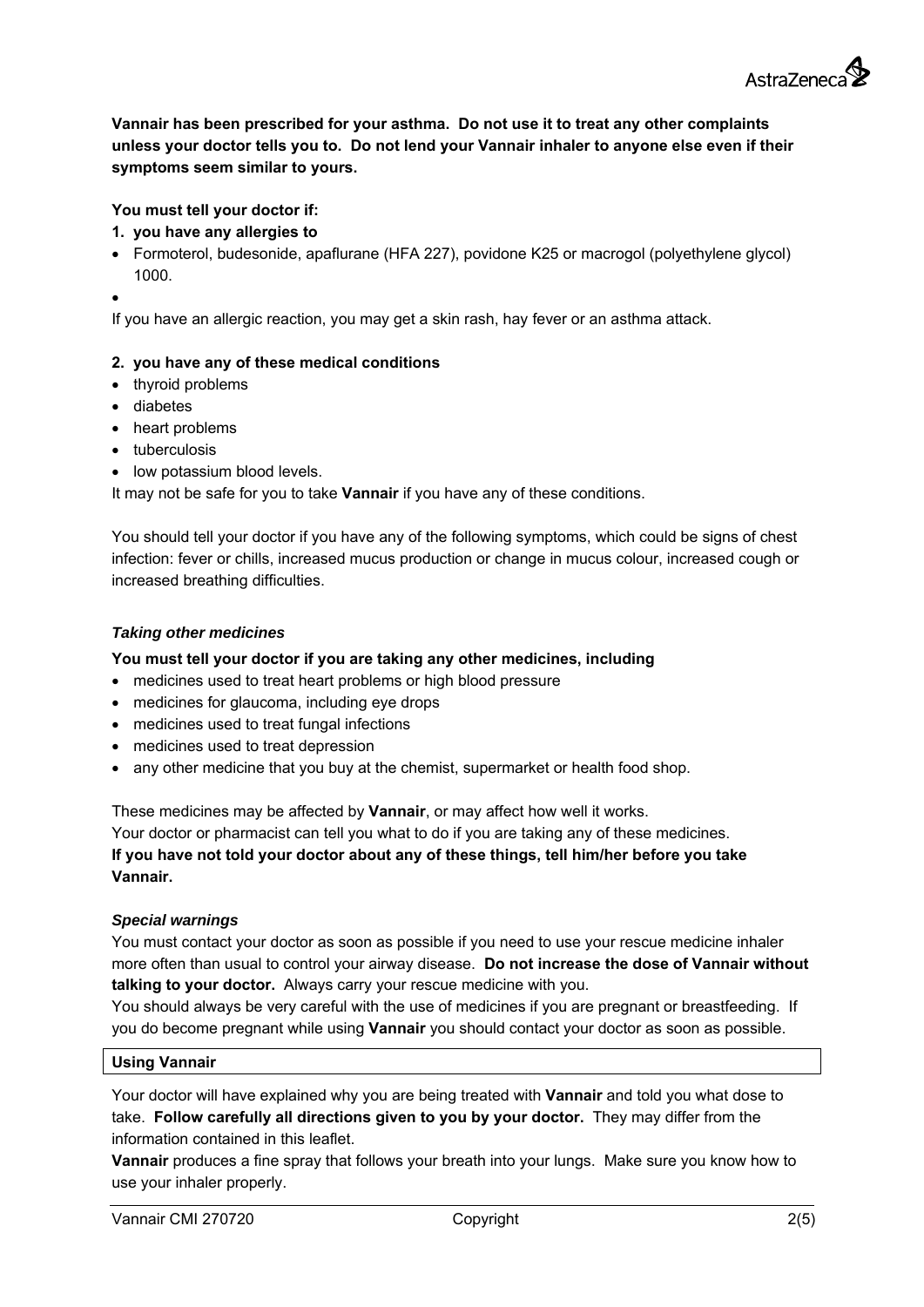Each pack of **Vannair** contains an instruction leaflet that tells you the correct way to use it. Please read this carefully. If you are unsure about how to use your inhaler, ask your doctor or pharmacist.

**Be sure to rinse your mouth out with water after using Vannair each time**. If you don't you are more likely to develop thrush in your mouth.

# **ASTHMA**

#### **Vannair 100/6**

**Usual doses for adults and adolescents 12 years and older**: 2 inhalations once or twice daily. Your doctor may prescribe doses up to a maximum of 4 inhalations daily.

**Usual doses for children (6 years and older):** 2 inhalations twice daily. Maximum daily dose: 4 inhalations.

#### **Vannair 200/6**

**Usual doses for adults and adolescents 12 years and older**: 2 inhalations once or twice daily. Your doctor may prescribe doses up to a maximum of 4 inhalations daily.

# **Always take the number of inhalations that your doctor tells you to take. If you have an Asthma Action Plan that you have agreed with your doctor, follow it closely at all times.**

# **COPD**

#### **Vannair 200/6**

Usual doses for adults: 2 inhalations twice a day. Your doctor may prescribe doses up to a maximum of 4 inhalations daily.

Your doctor should tell you the best way to manage your symptoms and any exacerbations. This may include additional medicines (such as "reliever" medicines) to use when you have sudden attacks of breathlessness.

#### **If you are using more inhalations of your reliever medicine or you are wheezing or breathless more than usual tell your doctor.**

If your COPD gets worse, your doctor may give you some additional medicines (such as oral corticosteroids or antibiotics).

#### *If you forget to take it*

**If you miss a dose, it is not necessary to make up for the dose you have missed. Just take it when the next dose is due.** 

If you have trouble remembering when to take your medicine, ask your pharmacist for some hints.

#### **While you are using Vannair**

**Take your Vannair regularly for your asthma, even if you feel well. See your doctor regularly to make sure that your asthma is not getting worse.** Your **Vannair** dose will be changed (up or down) by your doctor depending on your condition.

#### *Things you must not do*

**Do not stop taking Vannair for your asthma unless you have discussed it with your doctor.**  Do not use **Vannair** to relieve asthma attacks.

**Do not increase the dose of Vannair without talking to your doctor.** You must contact your doctor as soon as possible if you need to use your rescue medicine inhaler more often than usual to control your airway disease. Always carry your rescue medicine with you.

Astra7eneca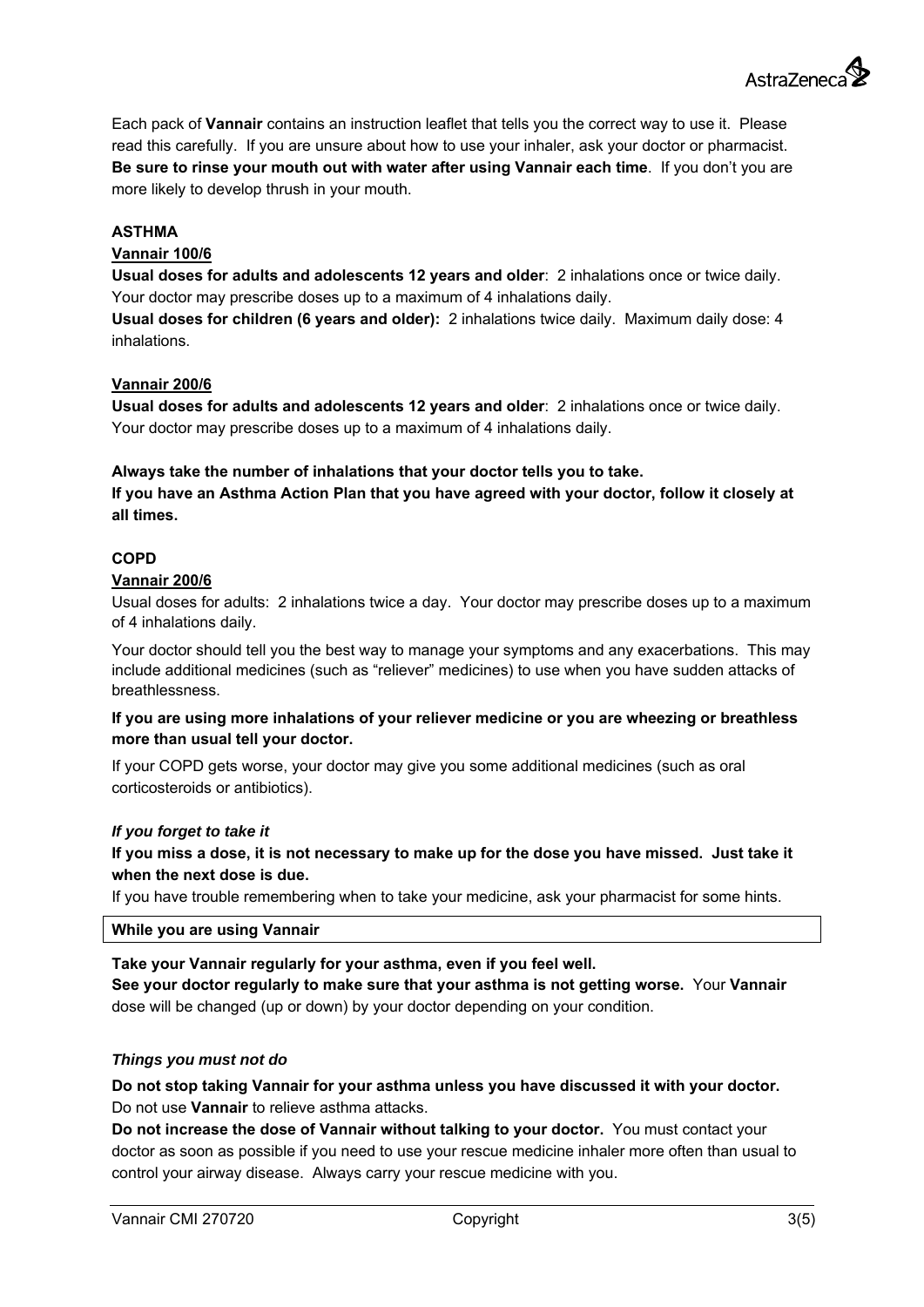#### **Side effects**

# **Tell your doctor or pharmacist as soon as possible if you do not feel well while you are taking Vannair. Ask them to answer any questions you may have.**

Usually you do not feel any side effects when you use **Vannair**. However, be sure to tell your doctor if any of the following side effects bother you or if any other unusual effects bother you:

#### *Common side effects*

- mild irritation in the throat
- coughing
- hoarseness
- thrush (fungal infection in mouth and throat)
- headache
- trembling
- rapid heartbeat
- pneumonia in patients with COPD

#### *Less common side effects*

- sleep difficulties
- restlessness, nervousness and anxiety
- dizziness
- vomiting / nausea
- muscle cramps

#### *Rare side effects*

- skin rash and bruising
- itching
- irregular heartbeats
- facial swelling
- spasm in the airways
- high blood sugar levels
- depression
- chest pain
- behavioural symptoms

**Important:** This leaflet alerts you to some of the situations when you should call your doctor. Other situations, which cannot be predicted, may arise. Nothing in this leaflet should stop you from calling your doctor or pharmacist with any questions or concerns you have about using **Vannair.**

# **Tell your doctor if you notice anything else that is making you feel unwell or bothering you.**

#### **Overdose**

Use only the number of inhalations your doctor has prescribed. Using more will increase the risk of side effects.

The most common symptoms and signs that may occur after overdosage are:

- trembling
- headache
- rapid heartbeat

If you use too much **Vannair** over a longer period (months) it is possible that you may get side effects related to budesonide. **If you think this may have happened to you or if any of the above mentioned symptoms bother you, please discuss it with your doctor or pharmacist.**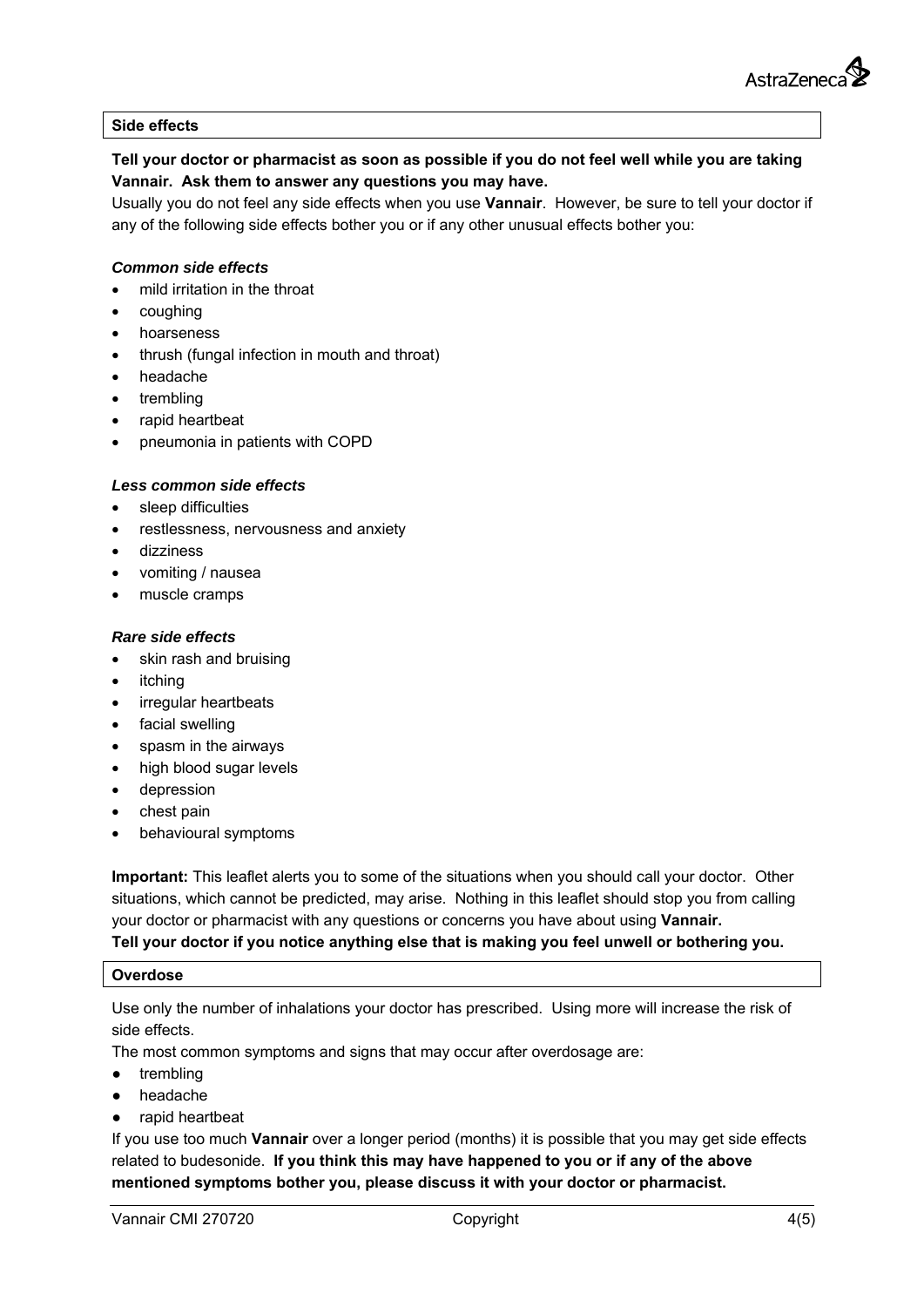**Please** t**elephone your doctor or the National Poisons Information Centre Ph: 0800 POISON (0800 764 766) or go to Accident and Emergency at your nearest hospital immediately if you think that you or anyone else may have taken too much Vannair, even if there are no signs of discomfort or poisoning.** 

#### **After using it**

#### *Cleaning*

**The Vannair mouthpiece must be wiped with a clean dry tissue and must never get wet.**  Clean your inhaler at least once a week. It is important to keep your inhaler clean and dry. Full instructions on the right way to use and clean the inhaler are inside each pack.

#### *Storage*

**Vannair should be kept below 30C. Always replace the mouthpiece cover after using the inhaler.** 

**Discard Vannair 3 months after removing from the foil overwrap.** Once the foil overwrap is opened and the inhaler is removed, write the use by date immediately on the canister label.

**Do not store Vannair or any other medicine in the bathroom or near a sink.** Heat and dampness can destroy some medicines.

**Keep Vannair where young children cannot reach it.** A locked cupboard at least one-and-a-half metres above the ground is a good place to store medicines.

**Do not leave Vannair in the car on hot days.** 

#### **Disposal**

**Do not tamper with the inhaler. The canister is pressurised, do not puncture or burn it, even when it is empty. Ask your pharmacist what to do with any Vannair you have left over if your doctor tells you to stop taking it, or you find that the expiry date has passed.** 

#### **Product description**

**Vannair** is a pressurised metered dose inhaler, comprising of an internally coated aluminium can, sealed with a metering valve and fitted into a red plastic actuator.

**Vannair** contains budesonide and formoterol fumarate dihydrate as the active ingredients. The other ingredients are Apaflurane (HFA 227), Povidone K25 and Macrogol (polyethylene glycol) 1000.

**Vannair** contains 120 doses.

**Vannair 100/6:** Each inhalation contains budesonide equivalent to 100 micrograms metered dose and formoterol equivalent to 6 micrograms metered dose.

**Vannair 200/6:** Each inhalation contains budesonide equivalent to 200 micrograms metered dose and formoterol equivalent to 6 micrograms metered dose.

The inhaler is made of plastic parts.

# **Marketed by:**

AstraZeneca Limited PO Box 87453, Meadowbank Auckland 1742 Telephone: (09) 306 5650.

#### **Date of preparation**

This leaflet was revised on 27 July 2020